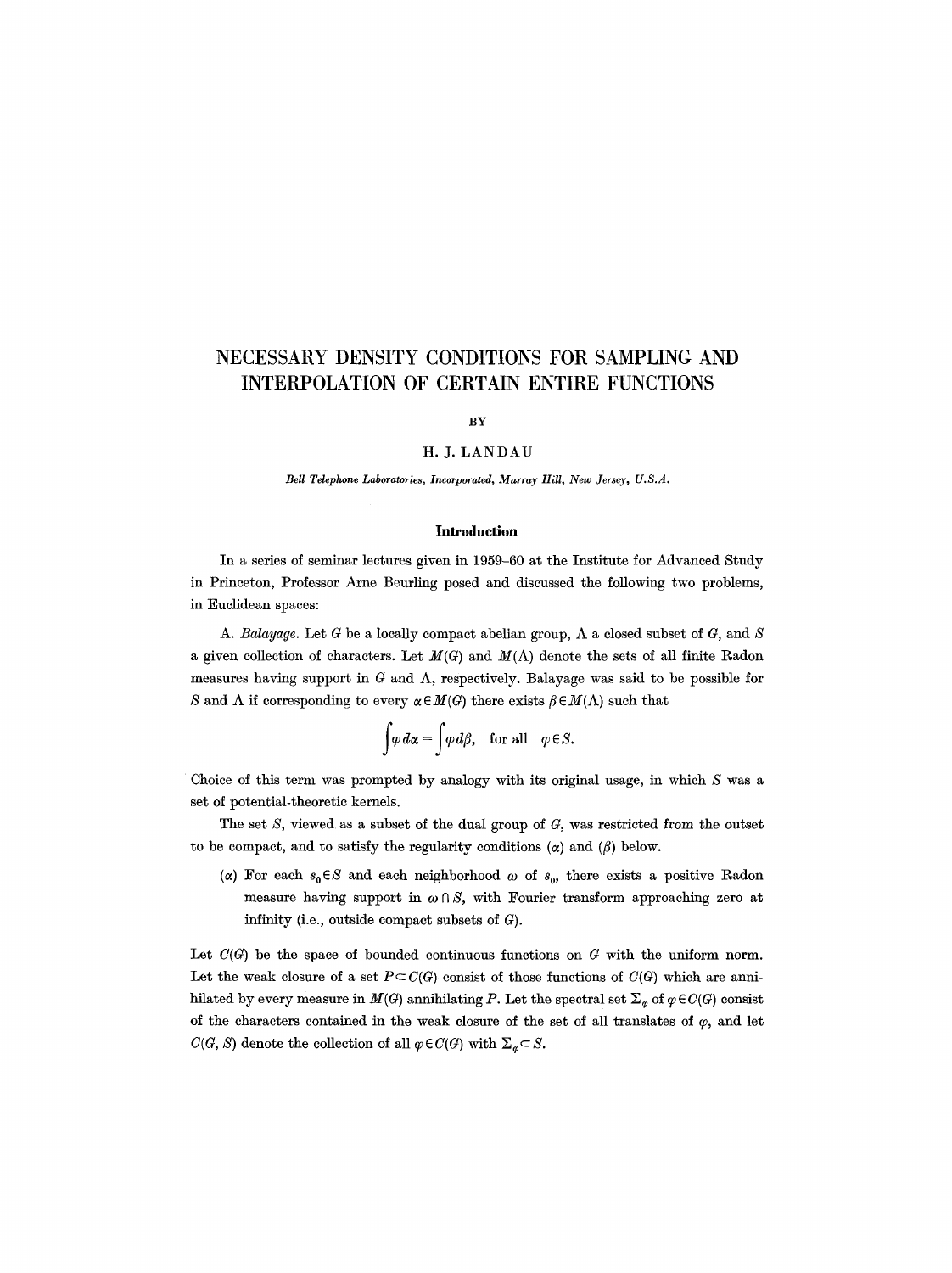( $\beta$ ) Spectral synthesis is possible on S (i.e.,  $C(G, S)$  is contained in the weak closure of the characters in S).

Under these hypotheses, a number of general results were proved regarding balayage, including the following, which establishes a connection with a class of problems in function theory.

**THEOREM.** *Balayage is possible for S and*  $\Lambda$  *if and only if there exists a constant*  $K(S, \Lambda)$ *such that for all*  $\varphi \in C(G, S)$ 

$$
\sup_{x \in G} |\varphi(x)| \leq K(S, \Lambda) \sup_{x \in \Lambda} |\varphi(x)|.
$$

Attention was then focused on the case that  $G$  is the real line and  $S$  a single interval, and an explicit solution to the problem of balayage was given. A subset  $\Lambda_0$  of the reals was termed uniformly discrete if the distance between any two distinct points of  $\Lambda_0$  exceeds some positive quantity. For such  $\Lambda_0$ , let  $n^+(r)$ ,  $n^-(r)$  denote respectively the largest and smallest number of points of  $\Lambda_0$  to be found in an interval of length r; the limits

$$
D^{+}(\Lambda_0) = \lim_{r \to \infty} n^{+}(r)/r \quad \text{and} \quad D^{-}(\Lambda_0) = \lim_{r \to \infty} n^{-}(r)/r,
$$

which always exist, were called the upper and lower uniform densities of  $\Lambda_{0}$ .

THEOREM A. When S is a single interval of the real line, balayage is possible for S and  $\Lambda$  *if and only if*  $\Lambda$  *contains a uniformly discrete subset*  $\Lambda_0$  *with*  $D^-(\Lambda_0)$  measure(S)/2 $\pi$ .

*B. Interpolation.* Interpolation was said to be possible for S and  $\Lambda$  if for every  $f \in C(G)$ there exists  $\varphi \in C(G, S)$  such that  $\varphi(x) = f(x)$ , for  $x \in \Lambda$ . This problem was introduced as a dual of the problem of balayage. Once again, after some preliminary general results, the discussion was specialized to the case that  $S$  is an interval of the real line, and the following solution was given.

THEOREM B. When S is a single interval of the real line, interpolation is possible for S and  $\Lambda$  if and only if  $\Lambda$  is uniformly discrete and  $D^+(\Lambda)$  < measure (S)/2 $\pi$ .

Theorems A and B were proved by complex-variable methods.

These striking characterizations cannot be expected to persist when the interval S is replaced by a more complicated set, since arithmetic relations among the points of  $\Lambda$ then play an important role. Nevertheless, Beurling conjectured that the density condition of Theorem A remains necessary for balayage. One of the main objects of this paper is to establish that conjecture in  $R<sup>N</sup>$ .

We proceed by considering, in  $R^N$ ,  $L^2$  versions of the above problems. Thus with S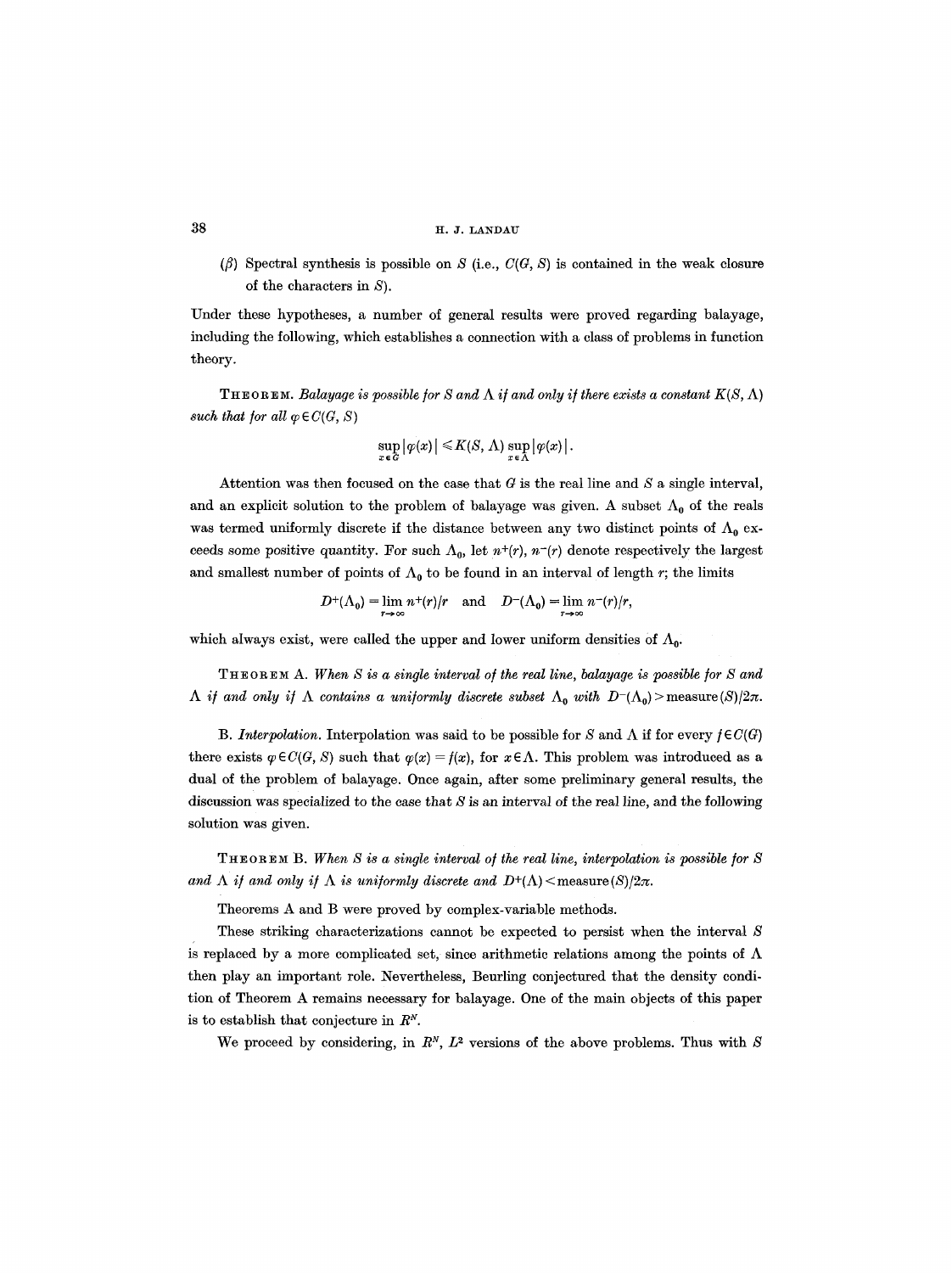a measurable set in  $R^N$ , we let  $\mathcal{B}(S)$  denote the subspace of  $L^2(R^N)$  consisting of those functions whose Fourier transform is supported on S, and let  $||f||$  denote the  $L^2$  norm of f. We say that a subset  $\Lambda$  of  $R^N$  is uniformly discrete if the distance between any two distinct points of  $\Lambda$  exceeds some positive quantity, which we term the separation of  $\Lambda$ . We call a uniformly discrete  $\Lambda$  a *set of sampling for*  $\mathcal{B}(S)$  if there exists a constant K such that  $||f||^2 \leq K \sum_{k \in \Lambda} |f(\lambda)|^2$  for every  $f \in \mathcal{B}(S)$ , and a *set of interpolation for*  $\mathcal{B}(S)$  if, corresponding to each square-summable collection of complex numbers  $\{a_\lambda\}_{\lambda \in \Lambda}$ , there exists  $f \in \mathcal{B}(S)$  with  $f(\lambda) = a_{\lambda}, \lambda \in \Lambda$ ; similar sets were considered in [1] and [6] under the names of "frames" and "Riesz-Fischer sequences", respectively. For bounded  $S$ , the members of  $\mathcal{B}(S)$  are restrictions to  $R<sup>N</sup>$  of certain entire functions of N complex variables. When S is a single interval in  $R^1$ ,  $\mathcal{B}(S)$  has been extensively studied, mainly by function-theoretic methods. These methods largely fail already when  $S$  is replaced by the union of several intervals, and possess no counterparts at all in more than one dimension. Here we will connect sets of sampling and interpolation with an eigenvalue problem which is tractable independently of the dimension, and by exploiting the relationship will obtain information about each. In particular, in  $R<sup>1</sup>$  this approach will show:

**THEOREM 1.** If S is the union of a finite number of intervals of total measure  $m(S)$ , *and*  $\Lambda$  *is a set of sampling for*  $\mathbf{B}(S)$ *,* 

$$
n^{-}(r) \geq (2\pi)^{-1} m(S) r - A \log^+ r - B,
$$

*with constants A and B independent of r.* 

THEOREM 2. If S is as in Theorem 1, and  $\Lambda$  is a set of interpolation for  $\mathcal{B}(S)$ ,

 $n^{+}(r) \leq (2\pi)^{-1} m(S) r + A \log^+ r + B$ ,

*with constants A and B independent o/r.* 

With  $S$  an arbitrary bounded and measurable set in  $R^N$ , our conclusions will be somewhat less precise, in that the above bounds are replaced by asymptotic versions; nevertheless they will be sufficient to establish sharp density-measure theorems for sets of sampling or interpolation, and to prove Beurling's conjecture regarding balayage. They also show that sets of sampling for  $\mathcal{B}(S)$  differ greatly from sets of uniqueness, whose density need bear no relation to the measure of  $S$  [2].

## **Acknowledgment**

It is a pleasure to be able to thank Professor Beurling for having introduced me to this subject and for very many valuable discussions and suggestions.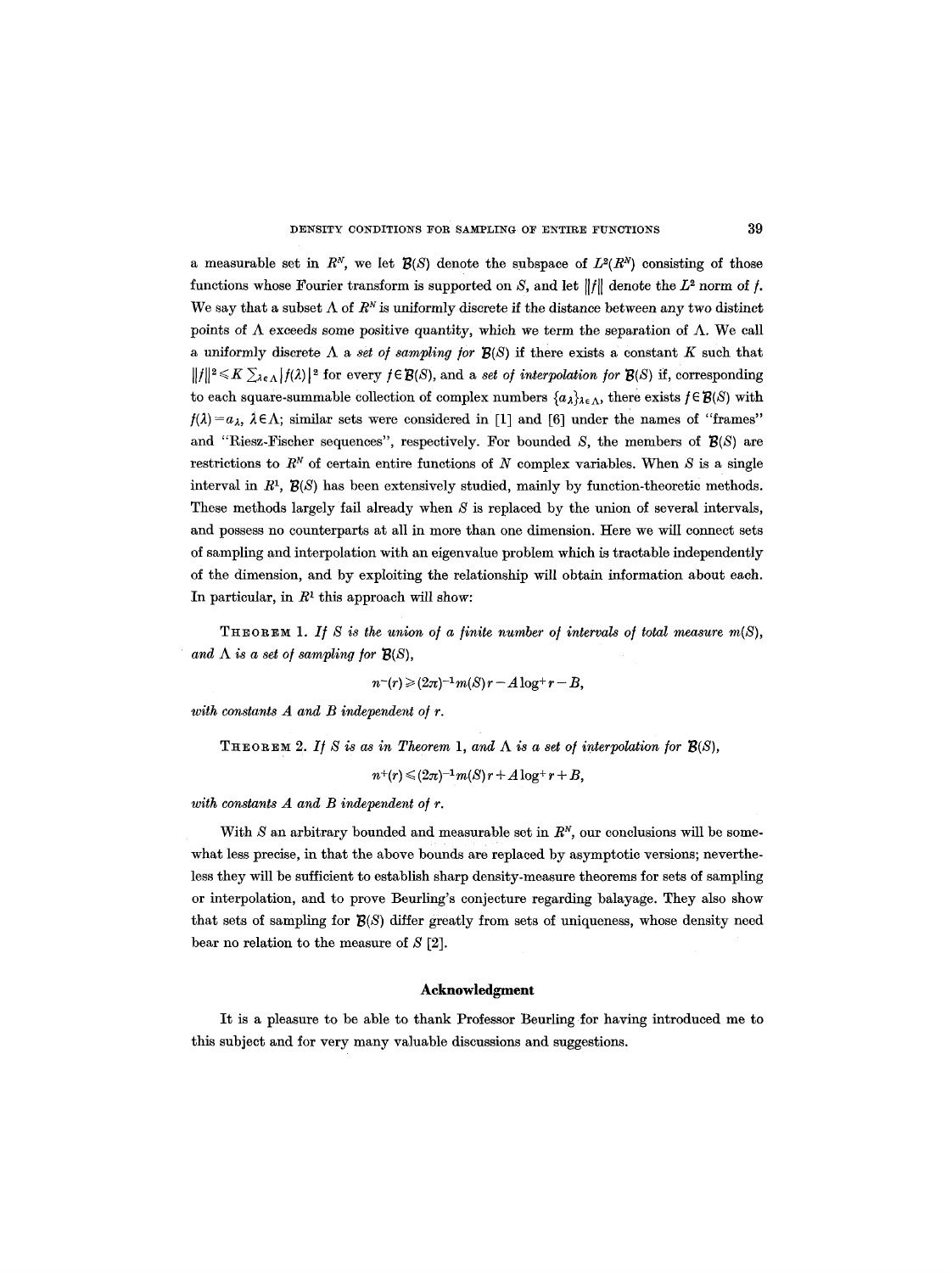# Preliminaries

Let  $R^N$  be N-dimensional Euclidean space. We denote by x a point  $(x_1, ..., x_N)$  of  $R^N$ and by dx the Lebesgue product measure  $dx_1, ..., dx_N$ . If S is a subset of  $R^N$ ,  $\tau$  a point of  $R^N$ , and r a positive scalar, we denote by  $S + \tau$  the translate of S by  $\tau$ , i.e., the set of points of  $R^N$  of the form  $x+\tau$  with  $x\in S$ , and by *rS* the scaling of S by *r*, i.e., the set of points of  $R^N$  of the form rx with  $x \in S$ . Let m represent Lebesgue measure in  $R^N$ ; then for measurable sets *S*,  $m(rS) = r^N m(S)$ . If  $x = (x_1, ..., x_N)$  and  $y = (y_1, ..., y_N)$  are two points of  $R^N$ , we let

$$
|x|' = (x_1^2 + ... + x_N^2)^{\frac{1}{2}}
$$
 and  $xy = x_1y_1 + ... + x_Ny_N$ .

Henceforth we will use the term "set" to mean "measurable set".

The square-integrable functions on  $R<sup>N</sup>$  form a Hilbert space with scalar product

$$
(f,g)=\int_{R^N}f(x)\overline{g(x)}\,dx;
$$

we shall write  $f \perp g$  if  $(f, g)=0$ . In this space the Fourier transform T, defined by

$$
Tf = (2\pi)^{-N/2} \int_{R^N} f(y) e^{-ixy} dy,
$$

is a unitary operator with inverse

$$
T^{-1}f = (2\pi)^{-N/2} \int_{R^N} f(y) e^{ixy} dy.
$$

If P is a set in  $R^N$ , we will denote by  $\chi_P$  both the characteristic function of P, i.e., the function whose values are 1 on P and 0 elsewhere, and the operator in  $L^2(R^N)$  defined by

$$
\chi_P f = \chi_P(x) f(x).
$$

## **An eigenvalue problem**

With Q and S two sets in  $R^N$ , let  $\mathcal{D}(Q)$  be the subspace of  $L^2(R^N)$  consisting of those functions supported on  $Q$ , and  $\mathcal{B}(S)$  be as previously defined. Let  $D_Q$  and  $B_S$  denote the orthogonal projections of  $L^2(R^N)$  onto  $\mathcal{D}(S)$  and  $\mathcal{B}(Q)$ , respectively; they are given explicitly by

$$
B_S = T^{-1}\chi_S T,\tag{1}
$$

$$
D_{\mathsf{Q}} = \chi_{\mathsf{Q}}.\tag{2}
$$

In the following lemma we collect some elementary properties of the operator  $B_sD_{\mathbf{Q}}B_s$ , which takes  $\mathcal{B}(S)$  into itself.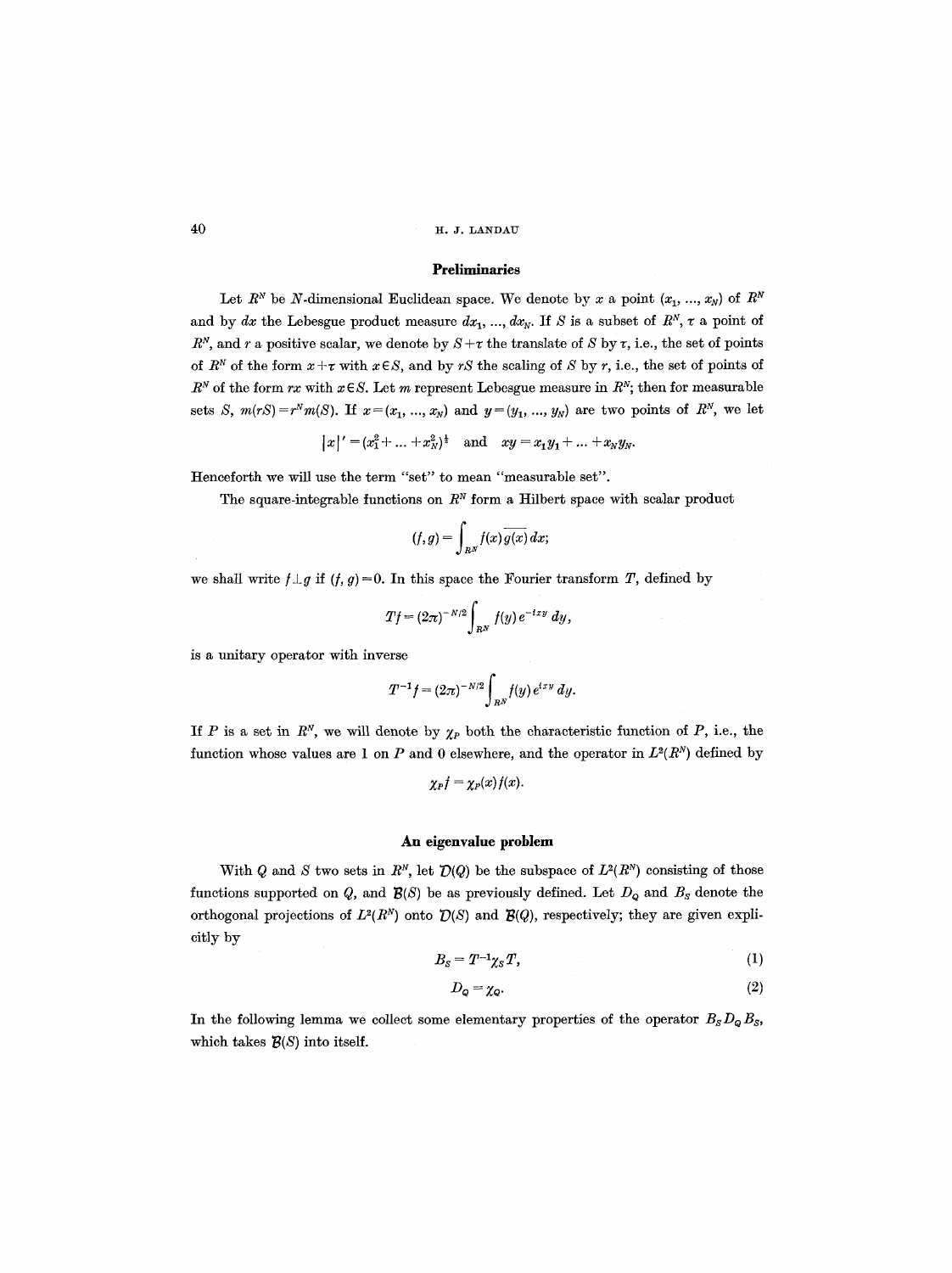LEMMA 1. If the sets S and Q have finite measure, the bounded self-adjoint positive *operator Bs DQ Bs is completely continuous. Denoting its eigenvalues, arranged in nonincreasing order, by*  $\lambda_k(S, Q)$ ,  $k = 0, 1, ...,$  *we find for all k* 

- (i)  $\lambda_k(S, Q) = \lambda_k(S+\sigma, Q+\tau) = \lambda_k(\alpha S, \alpha^{-1}Q)$ , for any  $\sigma, \tau \in \mathbb{R}^N$  and  $\alpha > 0$ ,
- (ii)  $\lambda_k(S, Q) = \lambda_k(Q, S)$ ,
- (iii)  $\sum_{k} \lambda_k(S, Q) = (2\pi)^{-N} m(S) m(Q),$
- (iv)  $\sum_k \lambda_k^2(S, Q) \geq \sum_k \lambda_k^2(S, Q_1) + \sum_k \lambda_k^2(S, Q_2)$ , if  $Q = Q_1 \cup Q_2$  with  $Q_1$  and  $Q_2$  disjoint,
- (v)  $\sum_k \lambda_k^2(S, Q) \geq \{(2\pi)^{-1}sq \pi^{-2}\log^+ sq 1\}^N$ , *if* S and Q are cubes with edges parallel to *the coordinate axes, of volumes*  $s^N$  *and*  $q^N$  *respectively,*
- (vi)  $\lambda_k(S, Q_1) \leq \lambda_k(S, Q_2)$ , *if*  $Q_1 \subset Q_2$ ,
- $\mathcal{O}(\text{vii}) \ \ \lambda_k(\mathcal{S},\mathcal{Q}) \leqslant \sup_{f \in \mathcal{B}(\mathcal{S}),\,f\perp \mathcal{C}_k} \lVert D_{\mathcal{Q}} f \rVert^2 / \lVert f \rVert^2,$
- (viii)  $\lambda_{k-1}(S, Q) \ge \inf_{f \in B(S), f \in C_k} ||D_Qf||^2/||f||^2$ , if  $C_k$  is any k-dimensional subspace of  $L^2(R^N)$ .

*Proo/.* Since projections are bounded by 1, self-adjoint, and idempotent,

$$
(B_s D_{\mathbf{Q}} B_s f, f) = ||D_{\mathbf{Q}} B_s f||^2 \le ||f||^2,
$$
\n(3)

so that  $B_s D_\varphi B_s$  is bounded by 1, self-adjoint, and positive. Using (1) and (2),  $D_\varphi B_s$  may (as below) be written explicitly as an integral operator whose kernel is square-integrable (by Parseval's theorem), hence [5, p. 158]  $D_{\mathbf{Q}}B_{\mathbf{S}}$ , so also  $B_{\mathbf{S}}D_{\mathbf{Q}}B_{\mathbf{S}}$  and  $D_{\mathbf{Q}}B_{\mathbf{S}}D_{\mathbf{Q}}$ , are completely continuous. Let us write  $A \sim B$  if the completely continuous operators A and B have the same nonzero eigenvalues, including multiplicities. If  $B_s D_\phi B_s \varphi = \lambda \varphi$ , and  $\lambda = 0$ , then  $\varphi = B_s \varphi$  since  $B_s$  is a projection, and  $||D_{\varphi} B_s \varphi|| = 0$ . An application of the projection  $D_Q$  to the equation now yields  $D_QB_SD_Q(D_QB_S\varphi)=\lambda D_QB_S\varphi$ , so that  $\lambda$  is likewise an eigenvalue of  $D_{\mathbf{Q}}B_{\mathbf{S}}D_{\mathbf{Q}}$ . The same argument in the other direction shows

$$
B_s D_{\mathbf{Q}} B_s \sim D_{\mathbf{Q}} B_s D_{\mathbf{Q}}.\tag{4}
$$

Because the spectrum is real,  $D_{\mathbf{Q}}B_{S}D_{\mathbf{Q}} \sim CD_{\mathbf{Q}}B_{S}D_{\mathbf{Q}}C$  where C denotes complex conjugation, and since C commutes with  $\chi$  and  $CTC = T^{-1}$ , by (1) and (2)  $CD_{\mathbf{Q}}B_{\mathbf{S}}D_{\mathbf{Q}}C = \chi_{\mathbf{Q}}T\chi_{\mathbf{S}}T^{-1}\chi_{\mathbf{Q}}$ . Finally, T is unitary, so that  $\chi_{\mathsf{Q}} T \chi_{\mathsf{S}} T^{-1} \chi_{\mathsf{Q}} {\sim} T^{-1} \chi_{\mathsf{Q}} T \chi_{\mathsf{S}} T^{-1} \chi_{\mathsf{Q}} T = B_{\mathsf{Q}} D_{\mathsf{S}} B_{\mathsf{Q}}$ . Combining these, we conclude  $B_S D_Q B_S \sim B_Q D_S B_Q$ , proving (ii). By (1) and (2) the operator  $D_Q B_S D_Q$ may be written explicitly as

$$
D_{\mathcal{Q}} B_{\mathcal{S}} D_{\mathcal{Q}} f = (2\pi)^{-N/2} \int_{R^N} \chi_{\mathcal{Q}}(x) \, \chi_{\mathcal{Q}}(y) \, k(y-x) \, f(x) \, dx,
$$

where Tk coincides with  $\chi_s(x)$ . From (4) and a change of variable we obtain (i), and on further applying known results [5, p. 243-5] to this representation we find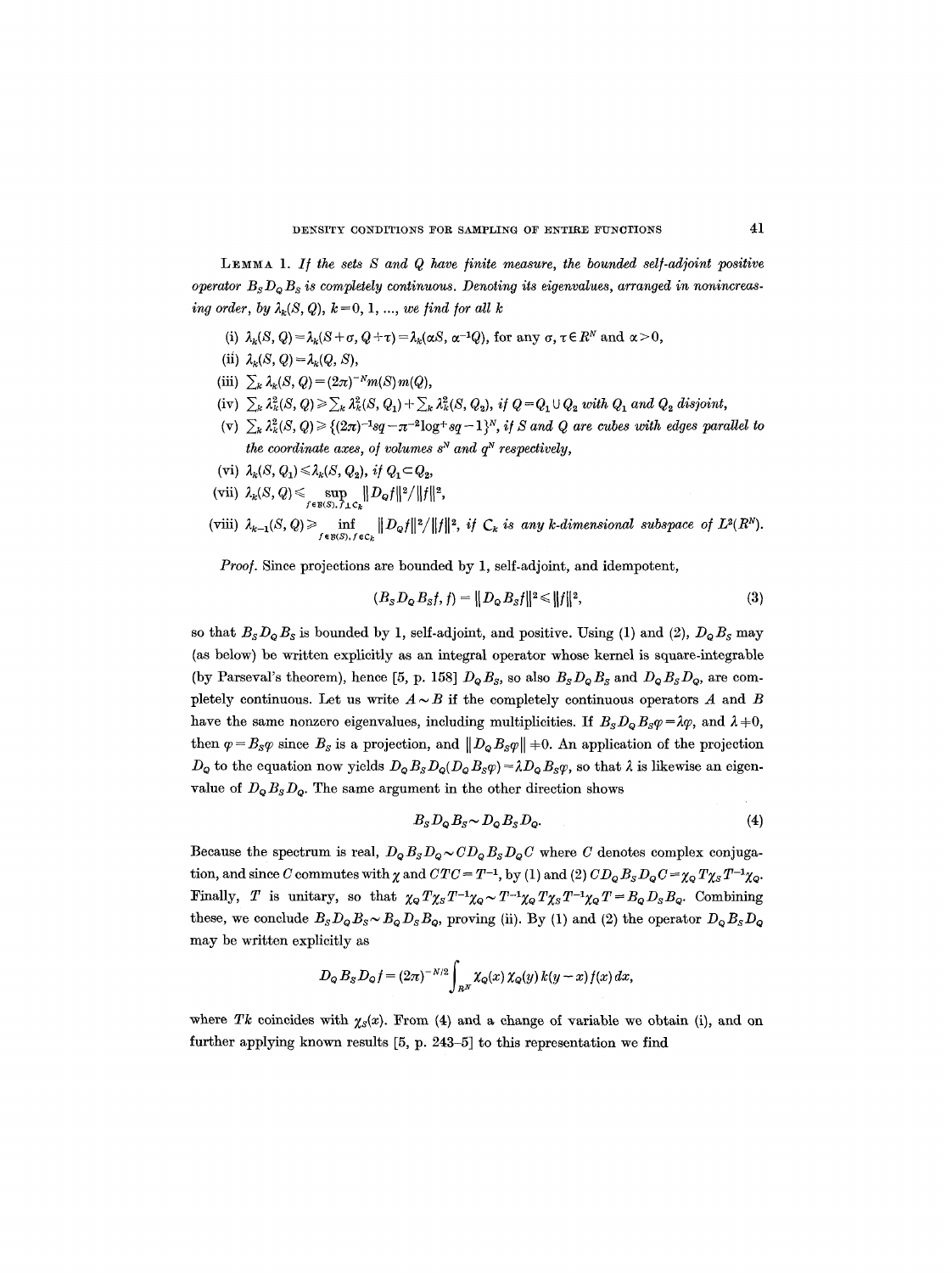$$
\sum_{k} \lambda_k(S,Q) = (2\pi)^{-N/2} \int_{R^N} \chi_Q(x) k(0) dx = (2\pi)^{-N} m(S) m(Q),
$$

establishing (iii), and

$$
\sum_{k} \lambda_k^2(S, Q) = (2\pi)^{-N} \int \int_{Q \times Q} |k(y - x)|^2 dx dy. \tag{5}
$$

Now if  $Q = Q_1 \cup Q_2$  with  $Q_1$  and  $Q_2$  disjoint, the set  $Q \times Q$  over which the integral in (5) is extended includes  $Q_1 \times Q_1 \cup Q_2 \times Q_2$ , and since the integrand is nonnegative, (iv) follows. To estimate (5) for the case that  $S$  and  $Q$  are cubes with edges parallel to the coordinate axes, of volumes  $s^N$  and  $q^N$  respectively, we may assume by (i) that the centers are at the origin, whereupon

$$
k(y) = \prod_{i=1}^{N} (2/\pi)^{\frac{1}{2}} (y_i)^{-1} \sin \frac{1}{2} s y_i,
$$

with  $y_i$  the *i*th coordinate of  $y$ , and

$$
\sum_{k} \lambda_{k}^{2}(S,Q) = \left\{ \pi^{-2} \int_{|u| < q/2} \int_{|v| < q/2} \sin^{2} \frac{1}{2} s(u-v)/(u-v)^{2} du dv \right\}^{N},
$$

where  $u$  and  $v$  are one-dimensional variables. Applying a change of variable, the identity

$$
\int_0^\infty \sin^2 t/t^2 dt = \pi/2,
$$

and some manipulation, we obtain (v). Next we invoke the Weyl-Courant Lemma [5, p. 238] to prove (vi), since  $B_s D_{Q_2} B_s$  and  $B_s D_{Q_1} B_s$  differ by the positive operator  $B_s D_{(Q_2-Q_1)} B_s$ , and to establish the bounds

$$
\lambda_k(S,Q) \leq \sup_{f \perp C_k} \left( B_S D_Q B_S f, f \right) / ||f||^2, \tag{6}
$$

$$
\lambda_{k-1}(S,Q) \geq \inf_{f \in C_k} (B_S D_Q B_S f,f)/\|f\|^2. \tag{7}
$$

If  $C_k \subset \mathcal{B}(S)$ , the requirement  $f \in C_k$  of (7) implies  $f = B_s f$ , thus as in (3) we find (viii). The subspace  $B_sC_k$  of  $\mathcal{B}(S)$  has dimension  $d \leq k$ ,  $f \perp B_sC_k$  if and only if  $B_s f \perp C_k$ , and  $||g||^2 \ge ||B_s g||^2$ , so by (6) the right-hand side of (vii) is an upper bound for  $\lambda_d(S, Q)$ , hence also for  $\lambda_k(S, Q)$ . This completes the proof of Lemma 1.

In view of (iii) it is natural to inquire how the values of  $\lambda_k(S, Q)$  are distributed. A qualitative description, at least when S and Q are sufficiently regular, is that  $\lambda_k(S, Q)$ is very close to 1, then very close to zero, the transition occurring in a relatively narrow range of k, centered at  $2\pi^{-N}m(S)m(Q)$ . This fact, which we shall demonstrate more precisely, will play an important role in our argument.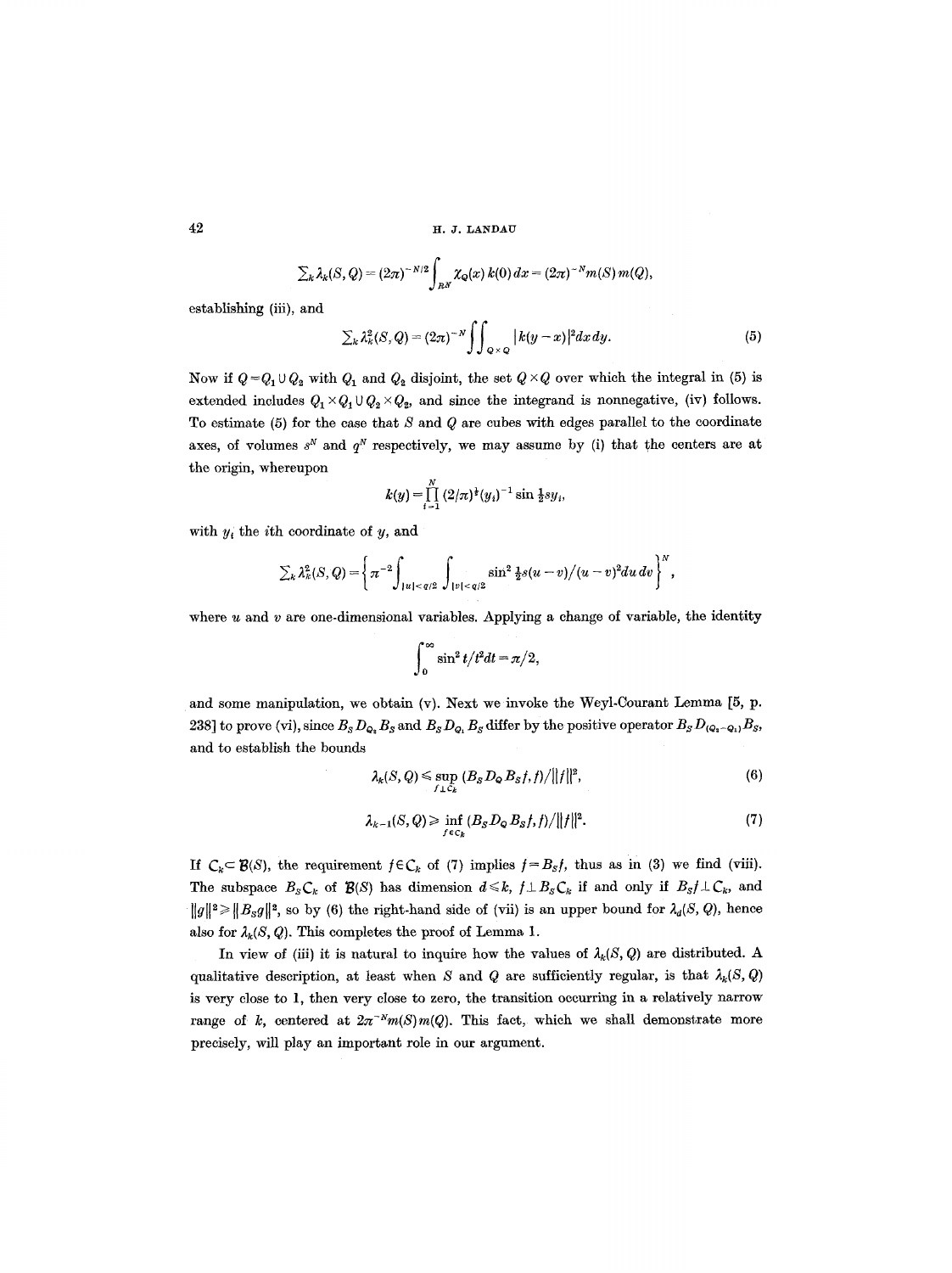# DENSITY CONDITIONS FOR SAMPLING OF ENTIRE FUNCTIONS 43

# **Sets of sampling and interpolation**

With a uniformly discrete set  $\Lambda$  we may associate a counting function n, defined on compact subsets I or  $R^N$  as the number of points of  $\Lambda$  contained in I. We proceed to establish a connection between the counting function of a set of sampling or interpolation and the behavior of certain of the eigenvalues introduced in the last section. We may perhaps account intuitively for this connection by viewing both the eigenvalues and the counting functions as describing the number of functions of  $\mathcal{B}$  (S) which are in a sense independent and well-concentrated on a given set.

**LEMMA 2.** Let S be a bounded set and  $\Lambda$  a set of sampling for  $\mathbf{B}(S)$ , with separation d and counting function n. Let I be any compact set, and  $I +$  be the set of points whose distance *to I is less than d/2. Then*  $\lambda_{n(I+)}(S, I) \leq \gamma \leq 1$ , where  $\gamma$  depends on S and  $\Lambda$  but not on I.

*Proof.* We choose  $h(y) \in L^2(R^N)$  so that  $h(y)$  vanishes for  $|y|' > d/2$  and its Fourier transform *Th* satisfies  $| Th | \geq 1$  for  $x \in S$ . Such a choice is possible since Fourier transforms of functions supported on  $|y|' \le d/2$  are uniformly dense in continuous functions on any bounded set. Given  $f \in \mathcal{B}(S)$  we form

$$
g(x) = (2\pi)^{-N/2} \int_{R^N} f(y) \, h(x-y) \, dy = (2\pi)^{-N/2} \int_{|x-y|' < \, d/2} f(y) \, h(x-y) \, dy,\tag{8}
$$

whence  $Tg = (Tf)(Th)$ , so that  $g \in \mathcal{B}(S)$ . Since  $Tf$  vanishes outside S, we find by Parseval's theorem and the definition of  $h$ 

 $\overline{a}$ 

$$
||g||2 = ||Tg||2 = ||(Tf)(Th)||2 \ge ||Tf||2 = ||f||2,
$$
\n(9)

and by Schwarz's inequality applied to (8)

$$
|g(x)|^2 \leq (2\pi)^{-N} ||h||^2 \int_{|x-y|' < d/2} |f(y)|^2 dy. \tag{10}
$$

Finally, by definition of  $\Lambda$ , since  $g \in \mathcal{B}(S)$ ,

$$
||g||^2 \leq K \sum_{\lambda \in \Lambda} |g(\lambda)|^2. \tag{11}
$$

Now let C be the subspace of  $L^2(R^N)$  spanned by the functions  $h(\lambda-x)$  for  $\lambda \in \Lambda \cap I+$ ; because these functions are all orthogonal, the dimension of C is  $n(I+)$ . If  $f \in \mathcal{B}(S)$  and  $f \perp \mathcal{C}$ , we see from (8) that  $g(\lambda) = 0$  for  $\lambda \in \Lambda \cap I +$ . Thereupon, combining (9), (11), and (10),

$$
||f||^{2} \leq ||g||^{2} \leq K \sum_{\lambda \in \Lambda, \lambda \in I^{+}} |g(\lambda)|^{2}
$$
  
\n
$$
\leq K(2\pi)^{-N}||h||^{2} \sum_{\lambda \in \Lambda, \lambda \in I^{+}} \int_{|y-\lambda|' < d/2} |f(y)|^{2} dy
$$
  
\n
$$
\leq K(2\pi)^{-N}||h||^{2} \int_{y \in I} |f(y)|^{2} dy = K(2\pi)^{-N}||h||^{2} \Big[ ||f||^{2} - \int_{I} |f(y)|^{2} dy \Big],
$$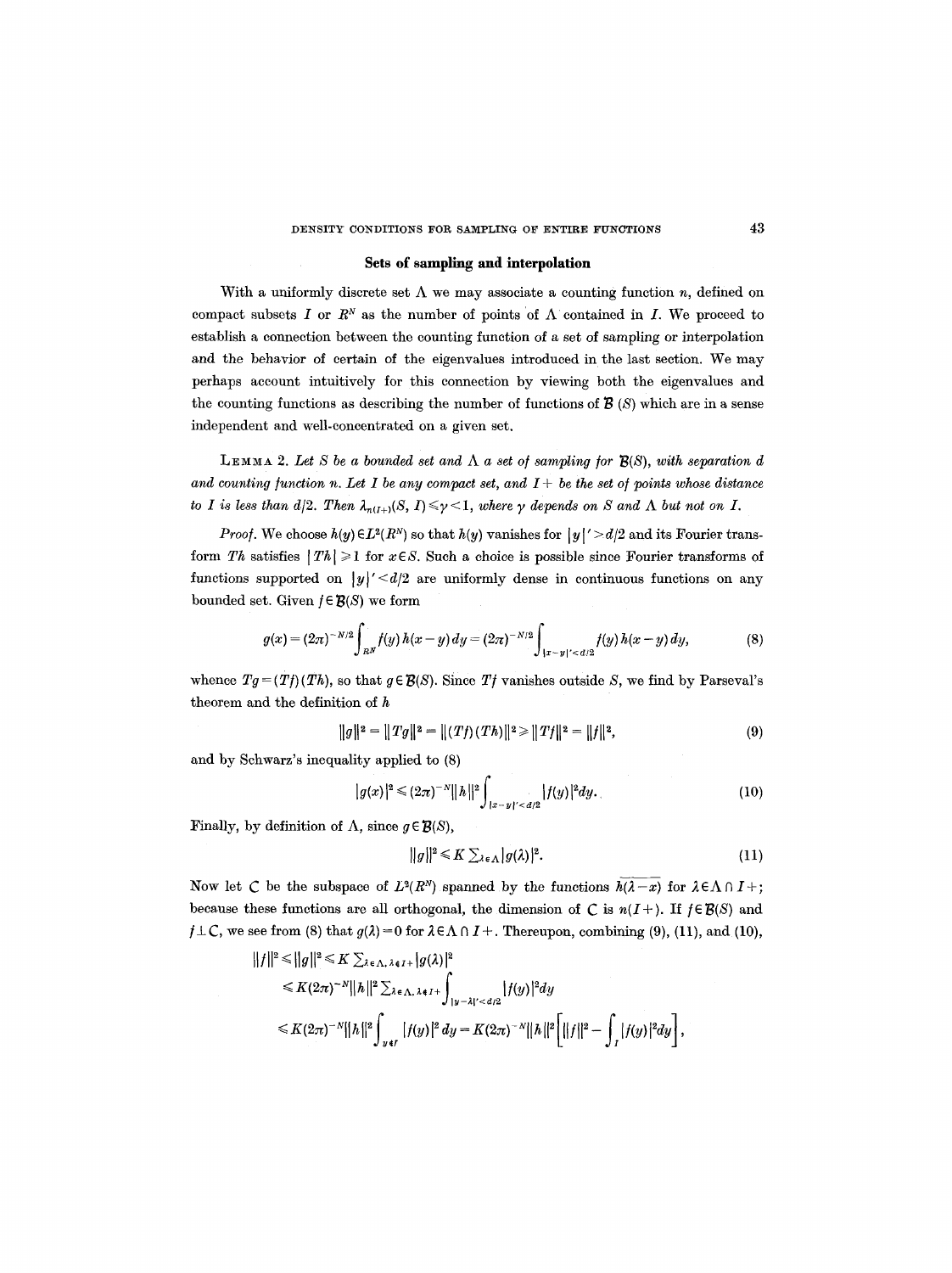hence  $||D_f||^2/||f||^2 \leq 1 - (2\pi)^N K^{-1}||h||^{-2} = \gamma < 1$ . Applying Lemma 1 (vii), we conclude that  $\lambda_{n(I+)}(S, I) \leq \gamma \leq 1$ . The constant  $\gamma$  depends on S and  $\Lambda$  since K and  $||h||^2$  do, but does not depend on I. Lemma 2 is established.

**LEMMA** 3. Let S be a bounded set and  $\Lambda$  a set of interpolation for  $\mathcal{B}(S)$ , with separation *d and counting function n. Let I be any compact set, and*  $I-b$  *the set of points whose distance to the complement of I exceeds d/2. Then*  $\lambda_{n(I-)-1}(S, I) \ge \delta > 0$ , where  $\delta$  depends on S and  $\Lambda$ *but not on I.* 

*Proof.* Let h be the function introduced in Lemma 2. If  $g \in \mathcal{B}(S)$ , choosing f to be the function of  $\mathcal{B}(S)$  whose Fourier transform is  $(Tg)/(Th)$  yields (8), whereupon from (10) and (9),  $\sum_{\lambda \in \Lambda} |g(\lambda)|^2 \leq (2\pi)^{-N} ||h||^2 ||f||^2 \leq (2\pi)^{-N} ||h||^2 ||g||^2$ . Consequently, whenever  $\Lambda$  is uniformly discrete, the mapping M given by  $f \rightarrow \{f(\lambda)\}_{\lambda \in \Lambda}$  is a bounded transformation of  $\mathcal{B}(S)$  into  $l^2$ . Now let  $\mathcal{E}^0(S)$  be the subspace of  $\mathcal{B}(S)$  consisting of all  $f \in \mathcal{B}(S)$  which vanish at the points of  $\Lambda$ . Schwarz's inequality and Parseval's theorem applied to the representation of  $f \in \mathcal{B}(S)$  as the inverse transform of its Fourier transform show that  $|f(y)|^2 \leq$  $2\pi^{-N}m(S)\|f\|^2$ , hence in *B(S)* convergence in norm implies uniform convergence, so that  $\mathcal{E}^0(S)$  is a closed subspace. We denote by  $\mathcal{E}(S)$  the orthogonal complement in  $\mathcal{B}(S)$  of  $\mathcal{E}^0(S)$ , and observe that  $\Lambda$  is a set of interpolation also for  $\mathcal{E}(S)$ ; thus M effects a one-to-one linear mapping of  $\mathcal{E}(S)$  onto  $l^2$ . By a theorem of Banach [4, p. 18], this mapping has a bounded inverse, hence there exists a constant  $K$  satisfying

$$
||g||^2 \leq K \sum_{\lambda \in \Lambda} |g(\lambda)|^2
$$
 (12)

for every  $g \in \mathcal{E}(S)$ .

For each  $\lambda \in \Lambda$ , let  $\varphi_{\lambda}(x) \in \mathcal{E}(S)$  be the function whose value is 1 at  $\lambda$  and 0 at every other point of  $\Lambda$ ; these functions are linearly independent. As above, we construct  $\psi_{\lambda} \in \mathcal{B}(S)$ so that

$$
\varphi_{\lambda}(x) = (2\pi)^{-N/2} \int_{R^N} \psi_{\lambda}(y) h(x - y) dy; \qquad (13)
$$

the  $\psi_{\lambda}$  are likewise linearly independent. We let C be the subspace of  $\mathcal{B}(S)$  spanned by the functions  $\psi_{\lambda}$  for  $\lambda \in \Lambda \cap I^-$ ; the dimension of C is then  $n(I^-)$ . Now given  $f \in \mathbb{C}$ , we form the function g of (8), whence by definition of  $I-$  and (10),

$$
(2\pi)^{-N}||h||^2\int_I |f(y)|^2 dy \ge (2\pi)^{-N}||h||^2 \sum_{\lambda \in \Lambda} |f(y)|^2 dy \ge \sum_{\lambda \in \Lambda} |f(y)|^2 dy \ge \sum_{\lambda \in \Lambda} |g(\lambda)|^2. \tag{14}
$$

But by (13), g is a linear combination of the  $\varphi_{\lambda}$ , hence is in  $\mathcal{E}(S)$ , so combining (14), (12), and (9) we find, for  $f \in C$ ,  $||D_1f||^2/||f||^2 \geq (2\pi)^N K^{-1}||h||^{-2} = \delta > 0$ . Applying Lemma 1 (viii),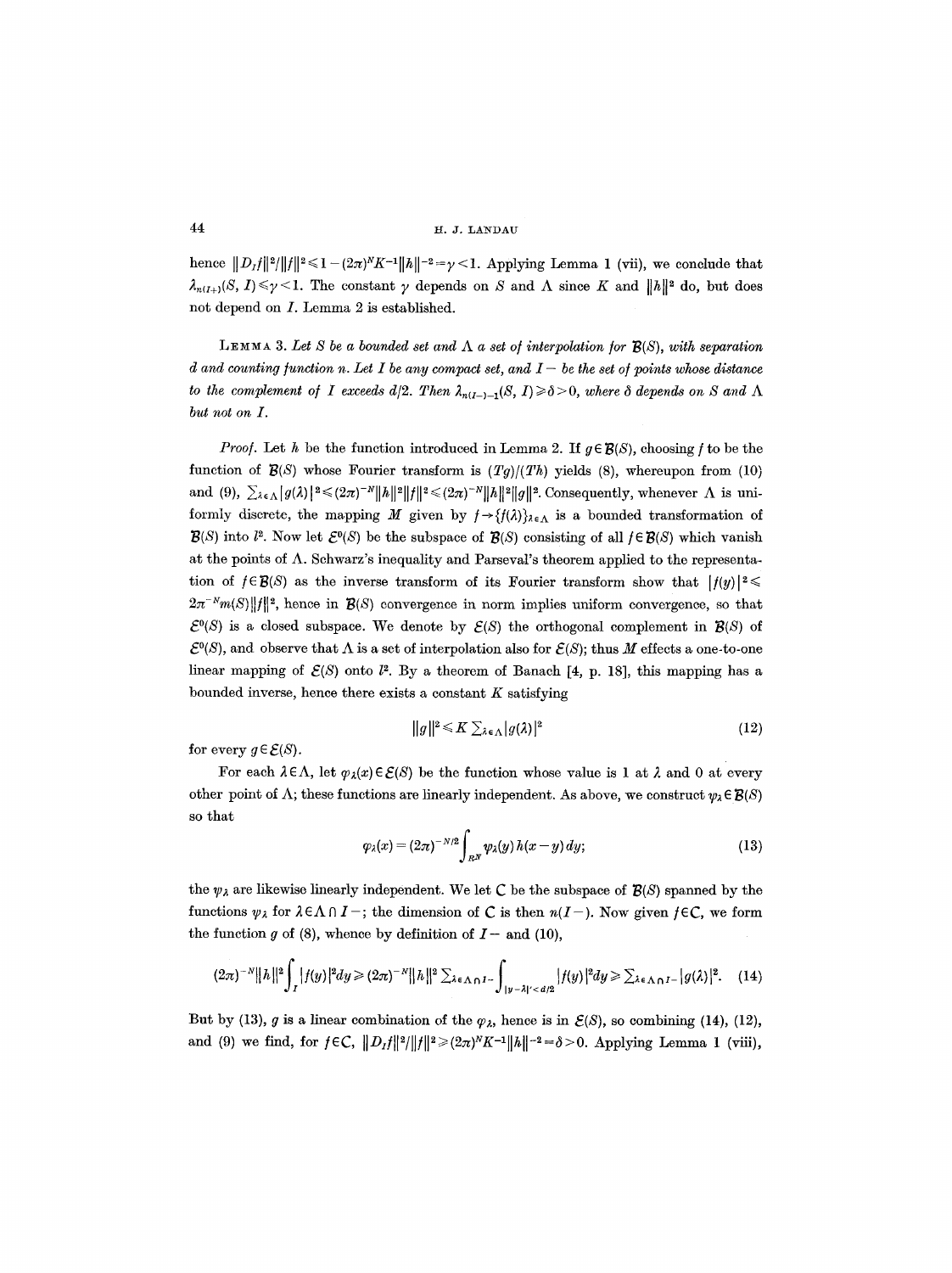we conclude that  $\lambda_{n(I-)-1}(S, I) \ge \delta > 0$ . The constant  $\delta$  depends on S and  $\Lambda$  since K and  $||h||^2$  do, but does not depend on *I*. Lemma 3 is established.

Taken together, Lemmas 2 and 3 may be exploited in two ways. When applied to uniformly distributed sets  $\Lambda$  which are known to be sets of sampling or interpolation for  $B(S)$ , they give bounds on certain eigenvalues of  $B<sub>S</sub>D<sub>I</sub>B<sub>S</sub>$ ; some of these results were developed in [3]. With this information, they may in turn be used to compare the behavior of arbitrary sets of sampling or interpolation with that of known ones.

#### **A special case**

**THEOREM 1.** Let S be the union of a finite number of intervals in  $R<sup>1</sup>$ , and  $\Lambda$  be a set *of sampling for* **3(S).** With I the unit interval centered at the origin, set  $n^-(r) = \min_{\tau \in R^1} n(rI + \tau)$ . *Then* 

$$
n^-(r) \geq (2\pi)^{-1} m(S) r - A \log^+ r - B,
$$

where the constants  $A$  and  $B$  depend on  $S$  and  $\Lambda$  but not on  $r$ .

*Proof.* Let  $\delta$  be an interval of length r such that  $n-(r) = n(\delta)$ . Since  $\delta$  is a single interval,  $n(\delta+) \le n(\delta)+2$ , hence by Lemma 1 (i) and Lemma 2

$$
\lambda_{n(\delta)+2}(S,rI)\leqslant \lambda_{n(\delta+)}(S,\delta)\leqslant \gamma<1,
$$
\n(15)

with  $\gamma$  independent of r.

Suppose S to consist of p disjoint intervals  $S_1, ..., S_p$ ; denoting by  $l_i$  the length of  $S_i$ , we have  $\sum l_i = m(S)$ . By Lemma 1 (ii) and (i),  $\lambda_k(S, rI) = \lambda_k(rI, S) = \lambda_k(2\pi I, 2\pi^{-1}rS)$ . Now the value of a function  $f \in \mathcal{B}(2\pi I)$  at an integer  $x = -k$  coincides with the kth Fourier coefficient of *Tf*; hence by the Parseval and Riesz-Fischer theorems, the set  $\Lambda^*$  consisting of the integers is a set both of sampling and interpolation for  $\mathcal{B}(2\pi I)$ . The set  $2\pi^{-1}rS$ consists of  $p$  disjoint intervals; it is not hard to see that the number of integers contained in  $\{(2\pi^{-1}rS) - \}$  exceeds  $(2\pi)^{-1}rm(S) - 2p$  [3, Lemma 1]. We may now apply Lemma 3 with  $\Lambda^*$  to conclude

$$
\lambda_{[2\pi^{-1}r m(S)]-2p-1}(S,rI) = \lambda_{[2\pi^{-1}r m(S)]-2p-1}(2\pi I, 2\pi^{-1}rS) \ge \delta > 0,
$$
\n(16)

where  $\delta$  is independent of r, and  $[\eta]$  denotes the integer part of  $\eta$ .

To be able to compare the indices of the eigenvalues appearing in (15) and (16), we require an estimate of the number of  $\lambda_k(S, rI)$  which are not near 1 or near 0. Accordingly, we consider

$$
J(S, rI) = \sum_{k} \lambda_k(S, rI) \{1 - \lambda_k(S, rI)\}.
$$

By Lemma 1 (iii) and (iv),

$$
J(S,rI) \leq (2\pi)^{-1} m(S) r - \sum_{i=1}^p \sum_k \lambda_k^2(S_i,rI),
$$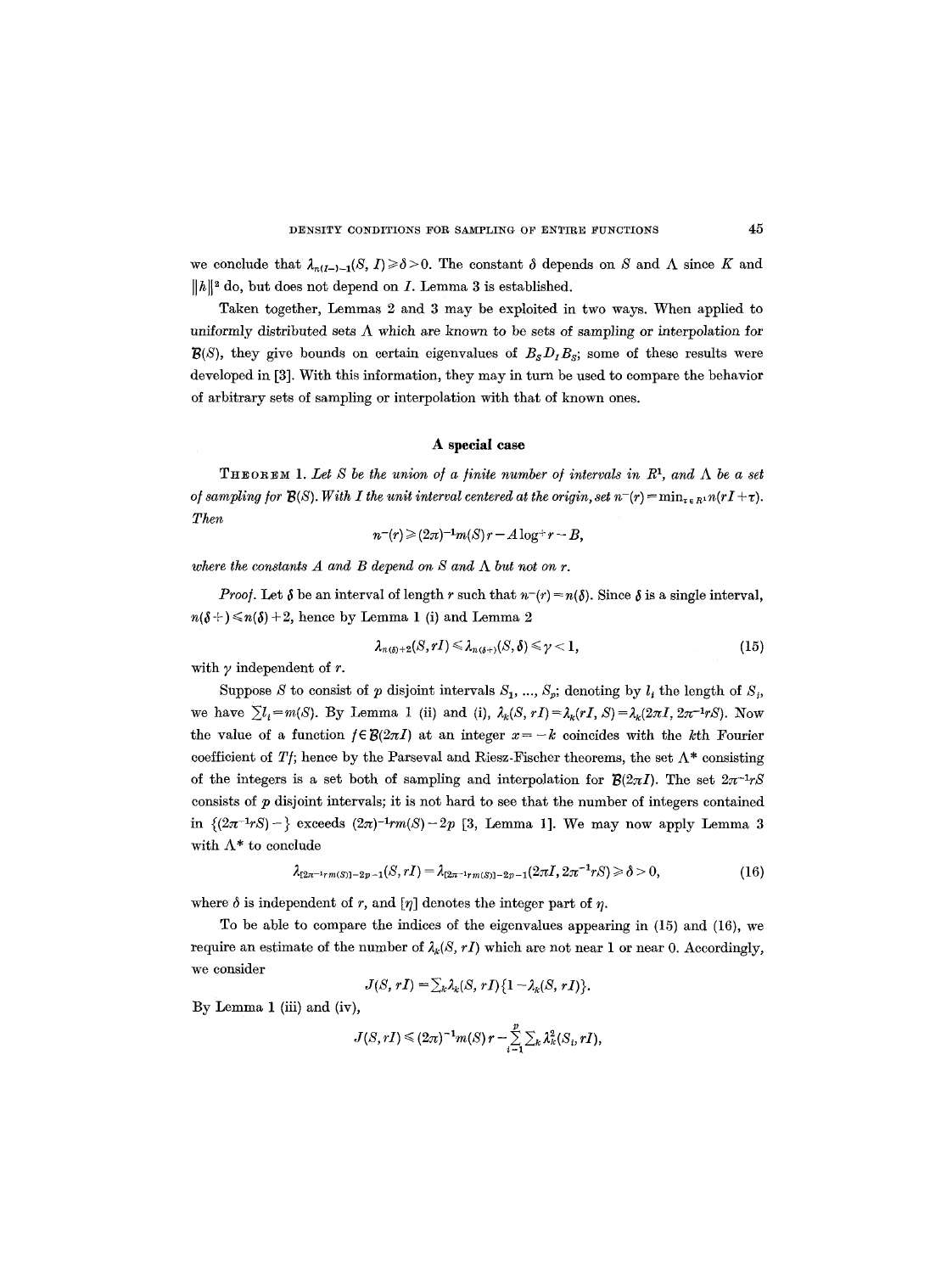and since  $S_t$  and  $rI$  are intervals of lengths  $l_i$  and r we may apply Lemma 1 (v), with  $N = 1$ , to obtain

$$
J(S, rI) \leq (2\pi)^{-1} m(S) r - \sum_i (2\pi)^{-1} r l_i + \pi^{-2} \sum_i \log^+ r l_i + p \leq A' \log^+ r + B',
$$

where A' and B' are constants depending only on S. Now if  $n(\delta) + 2 \leq [2n^{-1}rm(S)] - 2p - 1$ , then for every k in the range  $n(\delta)+2 \le k \le [2\pi^{-1}rm(S)]-2p-1$ , we see by (15) and (16) that  $0 < \delta \leq \lambda_k(S, rI) \leq \gamma < 1$ , so that the contribution to J from each of these eigenvalues is at least  $\alpha = \min\{\delta(1-\delta), \gamma(1-\gamma)\} > 0$ . Hence

$$
\{[2\pi^{-1}rm(S)] - 2p - n(\delta) - 2\} \alpha \le J(S, rI) \le A' \log^+ r + B',
$$
  
or  

$$
n(\delta) \ge (2\pi)^{-1} m(S) r - \frac{A'}{\alpha} \log^+ r - \frac{B'}{\alpha} - 2p - 3.
$$

If  $n(\delta) + 2 > [2\pi^{-1}rm(S)]-2p-1$  the above inequality holds a fortiori. Setting  $A = A'/\alpha$ and  $B = B'/\alpha + 2p + 3$ , and using the definition of  $\delta$ , we obtain

 $n^-(r) \geq (2\pi)^{-1} m(S) r - A \log^+ r - B$ ,

with constants  $A$  and  $B$  depending on  $S$  and  $\Lambda$  but not on  $r$ . Theorem 1 is established.

THEOREM 2. Let S be the union of a finite number of intervals in  $R<sup>1</sup>$ , and  $\Lambda$  be a *set of interpolation for B(S). With I the unit interval centered at the origin, set*  $n+(r)=$  $\max_{\tau \in R^1} n(rI + \tau)$ . Then

$$
n^+(r) \leq (2\pi)^{-1} m(S) r + A \log^+ r + B,
$$

where the constants  $A$  and  $B$  depend on  $S$  and  $\Lambda$  but not on  $r$ .

*Proof.* We let  $\delta$  be an interval of length r such that  $n^+(r) = n(\delta)$ , and follow the proof of Theorem 1, interchanging the roles of Lemmas 2 and 3. Thus since  $\delta$  is a single interval,  $n(\delta-) \geq n(\delta)-2$ , so that  $\lambda_{n(\delta)-3}(S, rI) \geq \delta > 0$ . Then since the integers are a set of sampling for  $\mathcal{B}(2\pi I)$  and since their number in  $\{(2\pi^{-1}rS)+\}$  can easily be shown not to exceed  $[(2\pi)^{-1}rm(S)] + 2p$  we see that  $\lambda_{[2\pi^{-1}rm(S)]+2p}(S, rI) \le \gamma < 1$ . Then if  $[2\pi^{-1}rm(S)] + 2p \le n(\delta) - 3$ , we again consider the contribution to  $J(S, rI)$  of the intermediate eigenvalues, obtaining  $n(\delta) \leq (2\pi)^{-1} \mathit{rm}(S) + A'/\alpha \log \mathit{+r} + B'/\alpha + 2p + 2$ , an inequality which holds a fortiori if  $[2\pi^{-1}rm(S)] + 2p > n(\delta) - 3$ . Letting  $A = A'/\alpha$  and  $B = B'/\alpha + 2p + 1$  we find

$$
n^+(r) \leq (2\pi)^{-1} m(S) r + A \log^+ r + B,
$$

with constants  $A$  and  $B$  depending on  $S$  and  $\Lambda$  but not on  $r$ . Theorem 2 is established.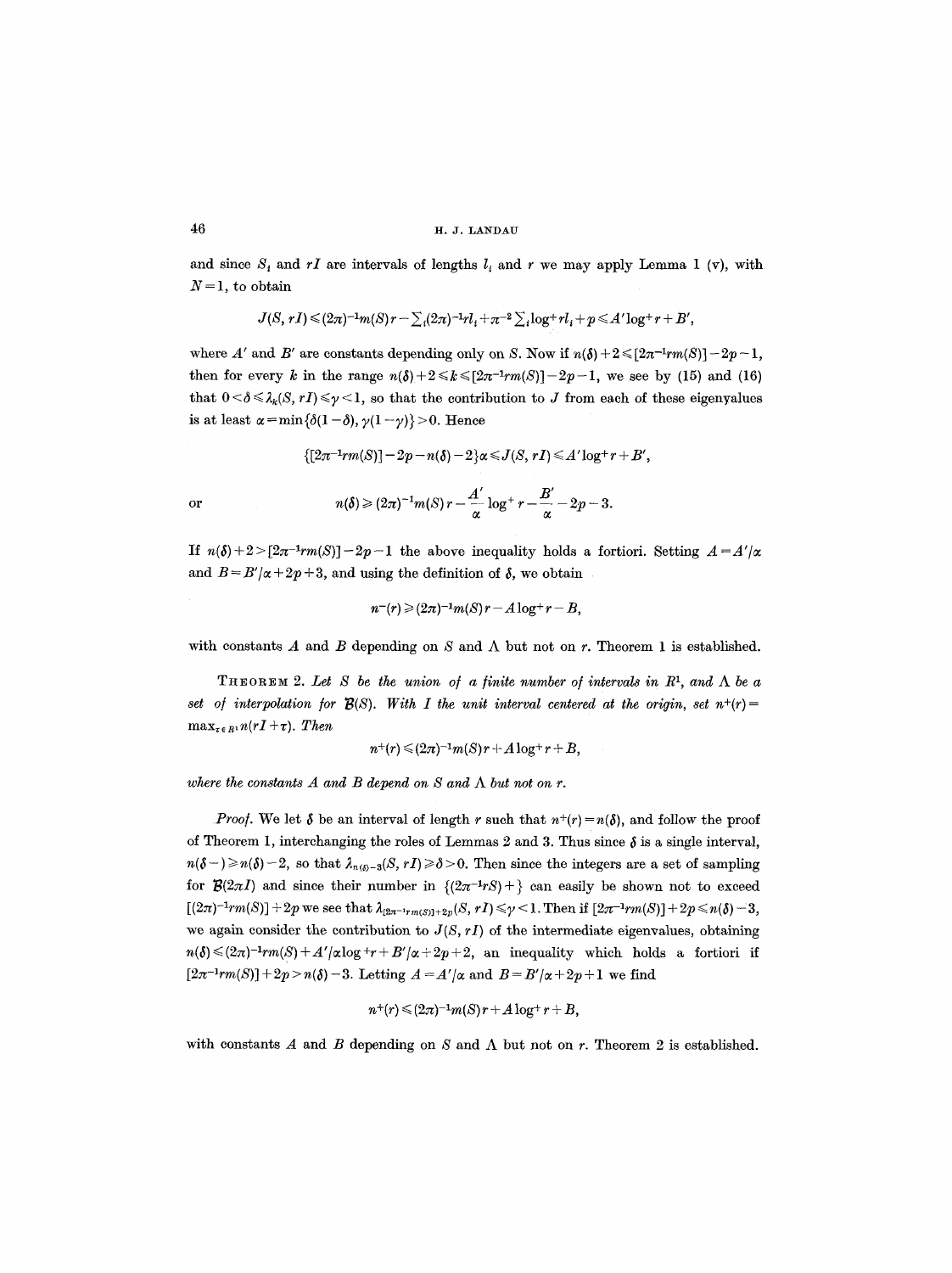# **Upper and lower density**

In  $R<sup>1</sup>$  we measured density of a uniformly discrete set  $\Lambda$  in terms of the functions  $n^{+}(r) = n^{+}(rI)$ , with I the unit interval. In more than one dimension, the choice of I presents an additional element of freedom: corresponding to each  $I$  of measure 1 we could consider  $n^{+}(rI)$  and  $n^{-}(rI)$ , defined as the largest and smallest number of points of  $\Lambda$  to be found in a translate of *rI,* and, following Beurling, speak of upper and lower uniform densities of  $\Lambda$ ,

 $D^+(I, \Lambda) = \limsup_{r \to \infty} n^+(rI)/r^N$  and  $D^-(I, \Lambda) = \liminf_{r \to \infty} n^-(rI)/r^N$ .

Our first aim is to show that, under mild regularity conditions, these densities do not depend on I; this will entitle us to refer unambiguously to the upper and lower uniform densities of  $\Lambda$ , and to evaluate them by means of cubes.

**LEMMA 4.** In  $R^N$ , let  $\Lambda$  be a uniformly discrete set, and U be the closed unit cube with *sides parallel to the coordinate axes, centered at the origin. If I is a compact set of measure 1 whose boundary has measure O, then* 

$$
D^+(I,\Lambda)=D^+(U,\Lambda)\quad\text{and}\quad D^-(I,\Lambda)=D^-(U,\Lambda).
$$

*Proof.* Let  $I'$  and  $U'$  denote the interiors of  $I$  and  $U$ , respectively; they are open sets of measure 1. Since  $m(I)=1$ , I may be covered by a countable union of scaled translates of  $U'$ , having measure arbitrarily close to 1. Because  $I$  is compact, there exists a finite subcovering, each cube of which may, at the cost of another arbitrarily small increase of measure, be included in a cube similarly oriented but with edge of rational length and center with rational coordinates. Since any finite number of rationals may be written with a common denominator, the closure of this covering may be expressed as the union of a finite number of scaled translates of  $U$ , whose interiors are disjoint. The same construction applied to the complement, inside some large cube, of *I',* followed by complementation, shows that there exist in *I'* finite collections of scaled translates of U having disjoint interiors and total measure arbitrarily close to  $m(I')=1$ . Contracting each of these cubes by a sufficiently small amount yields a disjoint union of scaled translates of U, contained in I, with measure arbitrarily close to 1.

We may similarly approximate  $U$  from inside and outside by finite unions of scaled translates of I. For since I is compact, there exists  $\rho > 0$  such that a translate of  $\rho I$  may be contained in U'; the remainder  $R_1$  of U' is an open set of measure  $1-\varrho^N$ , having compact closure  $\overline{R}_1$  and boundary of measure 0. With  $\alpha$ <1, by the last construction we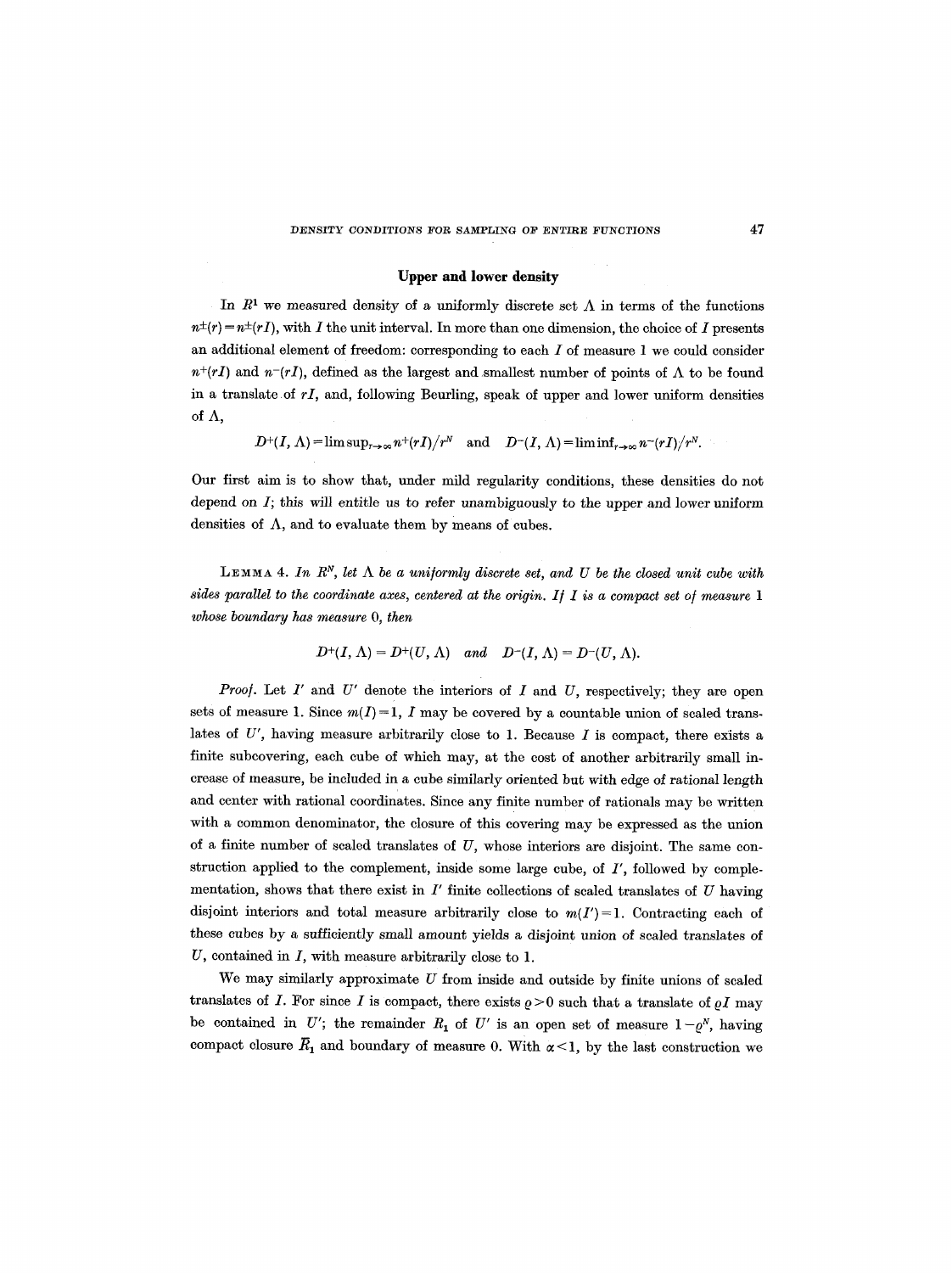may find in  $R_1$  a finite union of disjoint scaled translates of U, of total measure  $\alpha(1-\rho^N)$ ; taking from within each of these cubes the correspondingly scaled translate of  $\rho I$ , we obtain a finite disjoint collection of the latter of total measure  $\varrho^N \alpha(1-\varrho^N)$ , and a remaining open set  $R_2 \subset U'$  of measure  $(1 - \alpha \varrho^N)(1 - \varrho^N)$ , with  $\overline{R}_2$  compact and  $m(R_2) = m(\overline{R}_2)$ . Iterating this construction, we find that  $R_k$ , the subset of U' left uncovered at the kth step, is an open set with compact closure  $\bar{R}_k$ , and  $m(R_k)=m(\bar{R}_k)=(1-\rho^N)(1-\alpha \rho^N)^{k-1}$ , which approaches 0 as  $k \rightarrow \infty$ . Hence we may find in U a finite union of disjoint scaled translates of I, with measure arbitrarily close to 1. To cover  $U$ , we cover  $\overline{R}_k$ , as in the first part of the argument, by a finite union of scaled translates of  $U$ , having disjoint interiors and total measure m' arbitrarily close to  $m(\overline{R}_k)$ . Let  $\sigma > 0$  be such that I' contains a translate of  $\sigma U$ ; since  $m(I') = 1$ , the above union of cubes can be included in a finite union of scaled translates of I, the sum of whose measures is  $m'/\sigma^N$ . Thus U is included in a finite union of scaled translates of I, the sum of whose measures is  $1-m(R_k) + m'/\sigma^N$ , which can be made arbitrarily close to 1 by taking  $m(R_k)$  and  $m'$  sufficiently small.

Now given  $\varepsilon > 0$ , let  $\{ \varrho_i U + \tau_i \}$  form a finite collection of disjoint subsets of I having total measure  $\sum_i \varrho_i^N > 1 - \varepsilon$ . Then  $n^{-}(rI) \geq \sum_i n^{-}(r \varrho_i U)$ , so that

$$
n^-(rI)r^{-N}\geqslant \sum_i n^-(r\varrho_i U)(r\varrho_i)^{-N}\varrho_i^N,
$$

whence  $D^{-1}(I, \Lambda) \ge D^{-1}(U, \Lambda)(1-\varepsilon)$ . Since  $\varepsilon$  is arbitrary,  $D^{-1}(I, \Lambda) \ge D^{-1}(U, \Lambda)$ , and the same argument with the roles of  $U$  and  $I$  interchanged shows the reverse inequality; thus  $D^{-1}(I, \Lambda) = D^{-1}(U, \Lambda)$ . The analogous argument, using coverings of I and U by scaled translates of U and I, respectively, shows that  $D^+(I, \Lambda) = D^+(U, \Lambda)$ . Lemma 4 is established.

We remark that for integral k and any r,  $n+(krU) \le k^N n^+(rU)$  and  $n-(krU) \ge k^N n^-(rU)$ ; it follows that the quantities  $n^{\pm}(rU)r^{-N}$  appearing in the definitions of  $D^{\pm}(U, \Lambda)$  both have limits as  $r \to \infty$ . We henceforth abbreviate these densities by  $D^{\pm}(\Lambda)$ .

#### **The general case**

When  $S \in \mathbb{R}^N$  is the union of a finite number of disjoint scaled translates of U, the proofs of Theorems 1 and 2 can be repeated without change to yield bounds of the form

$$
n^{-}(rU) \geqslant (2\pi)^{-N}m(S)r^{N} - Ar^{N-1}\log^{+}r - B
$$
  
and  

$$
n^{+}(rU) \leqslant (2\pi)^{-N}m(S)r^{N} + Ar^{N-1}\log^{+}r + B
$$

for sets of sampling and interpolation, respectively. For more general sets S we apply a process of approximation to obtain asymptotic versions of these bounds, which we express in terms of the upper and lower density.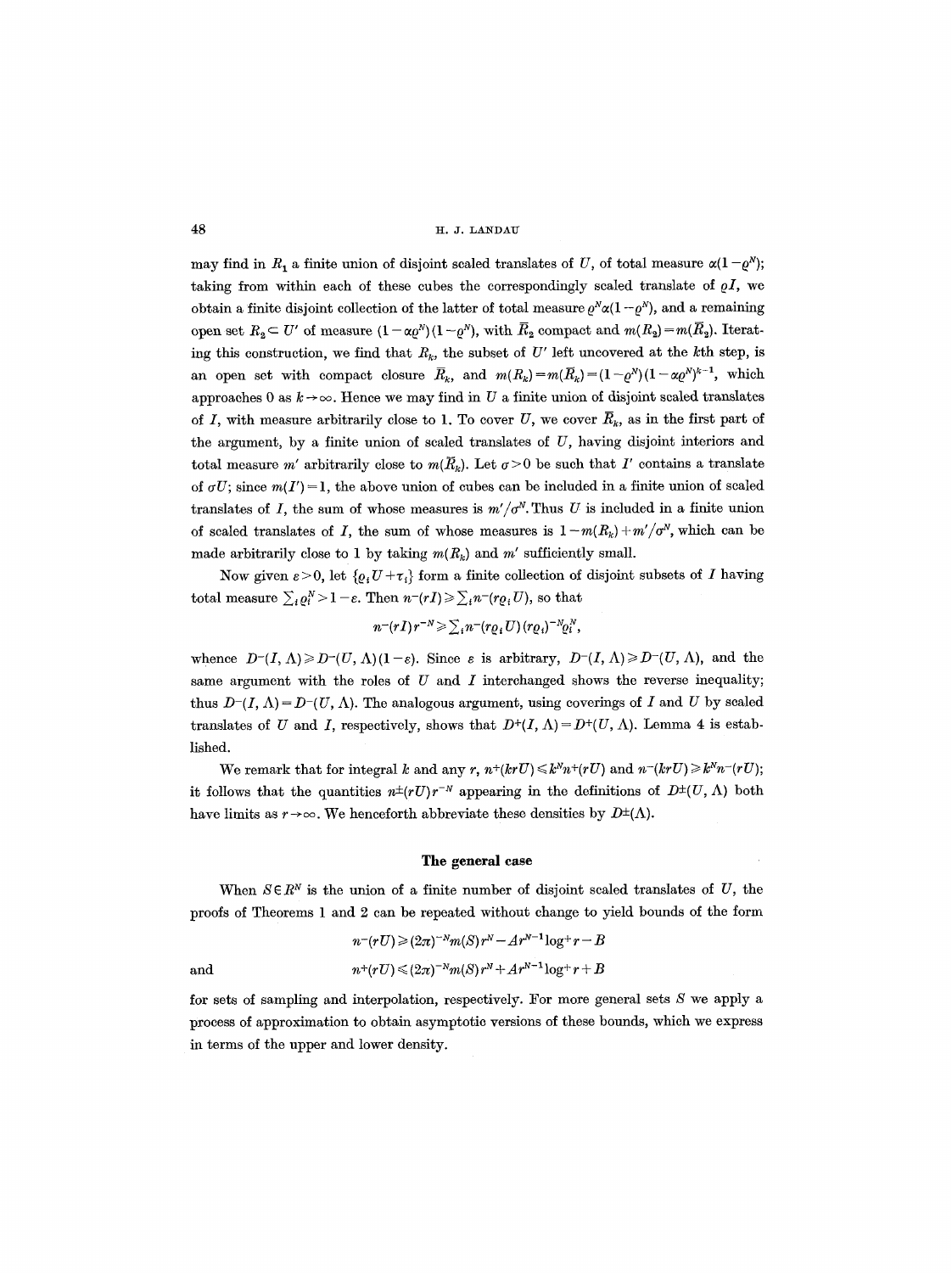**THEOREM 3.** Let S be a set in  $R^N$  and  $\Lambda$  be a set of sampling for  $B(S)$ . Then  $D^{-1}(\Lambda) \geq 0$  $(2\pi)^{-N}m(S).$ 

*Proof.* It is sufficient to prove the theorem for compact sets S. For every S has compact subsets  $S_n$  with  $m(S_n)$  arbitrarily close to  $m(S)$  (arbitrarily large when  $m(S) = \infty$ ), and  $\Lambda$  remains a set of sampling for  $\mathcal{B}(S_n)$ . Applying the result to  $S_n$  we find  $D^{-1}(\Lambda) \geq 0$  $(2\pi)^{-N}m(S_n)$ , whence, letting  $n\to\infty$ ,  $D^{-}(\Lambda)\geq (2\pi)^{-N}m(S)$ .

Let  $\mathcal U$  be a translate of  $rU$  such that

$$
n(\mathcal{U})=n^-(rU)=\min_{\tau\in R^N} n(rU+\tau).
$$

By Lemma **1 (i)** and Lemma **2,** 

$$
\lambda_{n(u+)}(S, rU) = \lambda_{n(u+)}(S, \mathcal{U}) \leq \gamma < 1,\tag{17}
$$

with  $\gamma$  independent of r. By Lemma 1 (ii) and (i), for all  $k$ ,

$$
\lambda_k(S, rU) = \lambda_k(rU, S) = \lambda_k(2\pi U, 2\pi^{-1}rS). \tag{18}
$$

Let  $\Lambda^*$  be the lattice of points in  $R^N$  all of whose coordinates are integers, and  $n^*$  be the counting function of  $\Lambda^*$ . Exactly as in  $R^1$ ,  $\Lambda^*$  is a set of sampling and interpolation for  $\mathcal{B}(2\pi U)$ , but we cannot obtain a serviceable lower bound for  $\lambda_k(S, rU)$  directly from Lemma 3, since  $(2\pi^{-1}rS)$  - may be empty. Instead, given  $\varepsilon > 0$ , we cover S, as in the proof of Lemma 4, by a finite collection  $S_{\varepsilon}$  of scaled translates of U, having disjoint interiors and  $m(S_{\varepsilon}) < m(S) + \varepsilon$ . By (18) and Lemma 3 applied to  $\Lambda^*$  and  $\mathcal{B}(2\pi U)$ ,

$$
\lambda_{n^{*}((2n^{-1}rs_{s})-\frac{1}{2}-1)}(S_{s},rU)\geq \delta>0
$$
\n(19)

with  $\delta$  independent of r. Let  $J(S_e, rU)=\sum_k \lambda_k(S_e, rU)\{1-\lambda_k(S_e, rU)\}\,$  and let M be the number of eigenvalues  $\lambda_k(S_{\varepsilon}, rU)$  which exceed  $(1 + \gamma)/2$ . If the index of the eigenvalue of (19) exceeds M, then for every k between the two, the contribution to  $J(S_{\varepsilon}, rU)$  of the corresponding  $\lambda_k(S_e, rU)$  is at least  $\alpha = \min{\{\delta(1-\delta), (1-\gamma)^2/4\}} > 0$ ; thus

$$
n^* \{ (2\pi^{-1} r S_{\varepsilon}) - \} - M \leq \alpha^{-1} J(S_{\varepsilon}, r U), \tag{20}
$$

an inequality which holds a fortiori in the contrary case. Estimating  $J(S_{\varepsilon}, rU)$  as in the proof of Theorem 1, we find  $J(S_{\varepsilon}, rU) = o(r^N)$  as  $r \to \infty$ . Since the number of integer points in an interval differs by no more than 1 from the length of the interval, the estimate  $n^*\{(rQ)-\}=r^Nm(Q)+o(r^N)$  is valid when Q is one of the constituent cubes of  $S_{\varepsilon}$ , hence also for  $2\pi^{-1}S_{\epsilon}$ . Thus from (20),

$$
M \geqslant (2\pi)^{-N} r^N m(S_{\varepsilon}) - o(r^N). \tag{21}
$$

4 -- 662903. *Acta mathematica.* 117. Imprlm6 le 7 f6vrier 1967.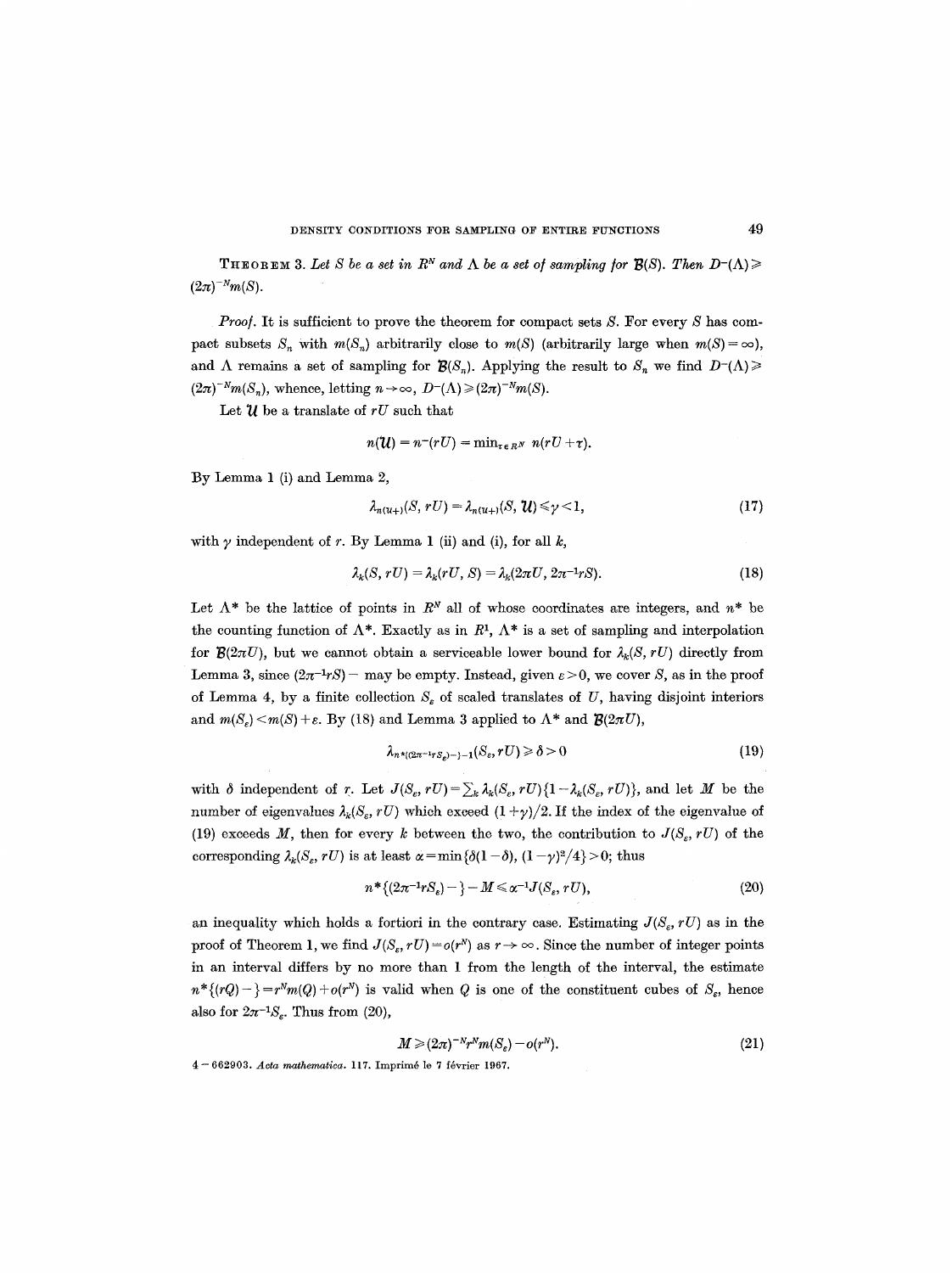:Now by Lemma 1 (vi) and (iii)

$$
\lambda_k(S_\varepsilon, rU) - \lambda_k(S, rU) \ge 0 \quad \text{for all } k,
$$
  

$$
\sum_k \{\lambda_k(S_\varepsilon, rU) - \lambda_k(S, rU)\} = (2\pi)^{-N}r^N(m(S_\varepsilon) - m(S)) < (2\pi)^{-N}r^N\varepsilon.
$$
 (22)

If  $M$  exceeds the index of the eigenvalue of (17), then for every  $k$  between the two, the contribution of  $\lambda_k(S_\varepsilon, rU) - \lambda_k(S, rU)$  to the left-hand side of (22) exceeds  $(1-\gamma)/2 > 0$ , hence from  $(22)$ 

$$
M-n(\mathcal{U}+)\leq (2\pi)^{-N}r^N\varepsilon 2(1-\gamma)^{-1},
$$

an inequality which holds a fortiori in the contrary case. Finally,  $n(\mathcal{U} +)$  and  $n(\mathcal{U})$  differ by the number of points of  $\Lambda$  lying outside  $\mathcal U$  but within  $d/2$  of  $\mathcal U$ ; spheres of radius  $d/2$ about each such point form a collection of disjoint spheres, each of fixed volume *sa,* all contained in the set of points within d of the boundary of  $\mathcal{U}$ . Denoting by  $V_d(r)$  the volume of the latter set, we see that  $V_d(r) = o(r^N)$  and that  $V_d(r)/s_d$  serves as an upper bound for  $n(\mathcal{U}^+)-n(\mathcal{U})$ . Thus from (21) and (23)

$$
n^{+}(rU) = n(\mathcal{U}) \geq (2\pi)^{-N} r^{N} \{m(S_e) - 2\varepsilon(1-\gamma)^{-1}\} - o(r^{N}),
$$

whence  $D^{-}(\Lambda) \geqslant (2\pi)^{-N} \{m(S_{\varepsilon}) - 2\varepsilon(1-\gamma)^{-1}\}\,$ , and since  $\varepsilon > 0$  is arbitrary,  $D^{-}(\Lambda) \geqslant (2\pi)^{-N}m(S)$ . Theorem 3 is established.

THEOREM 4. Let S be a bounded set in  $R^N$  and  $\Lambda$  a set of interpolation for  $\mathcal{B}(S)$ . Then  $D^+(\Lambda) \leq (2\pi)^{-N}m(S).$ 

*Proof.* It is sufficient to prove this theorem for open sets S, since every bounded S may be approximated in measure from the outside by bounded open sets  $S_n$  and  $\Lambda$  remains a set of interpolation for  $\mathcal{B}(S_n)$ . Let  $\mathcal{U}$  be a translate of rU such that  $n(\mathcal{U})=n+(rU)=n$  $\max_{\tau \in R^N} n(rU+\tau)$ . By Lemma 1 (i) and Lemma 3,

$$
\lambda_{n(u-) - 1}(S, rU) = \lambda_{n(u-) - 1}(S, \mathcal{U}) \geq \delta > 0,
$$

with  $\delta$  independent of r. Let  $J(S, rU) = \sum \lambda_k(S, rU)\{1-\lambda_k(S, rU)\}\$ . Given  $\eta \leq 1$ , let  $M = M(\eta)$ denote the number of eigenvalues  $\lambda_k(S, rU)$  which exceed  $\eta$ . If the index of the eigenvalue of (24) exceeds M, then for every k between the two, the contribution to  $J(S, rU)$  of the corresponding  $\lambda_k(S, rU)$  is at least  $\alpha = \min{\{\delta(1-\delta), \eta(1-\eta)\}} > 0$ ; thus

$$
n(\mathcal{U}-)-M\leqslant \alpha^{-1}J(S,rU), \qquad (25)
$$

an inequality which holds a fortiori in the contrary case. To estimate  $J(S, rU)$  for an open set S, given  $\varepsilon > 0$  we choose, as in the proof of Lemma 4, a finite collection  $S_{\varepsilon}$  of disjoint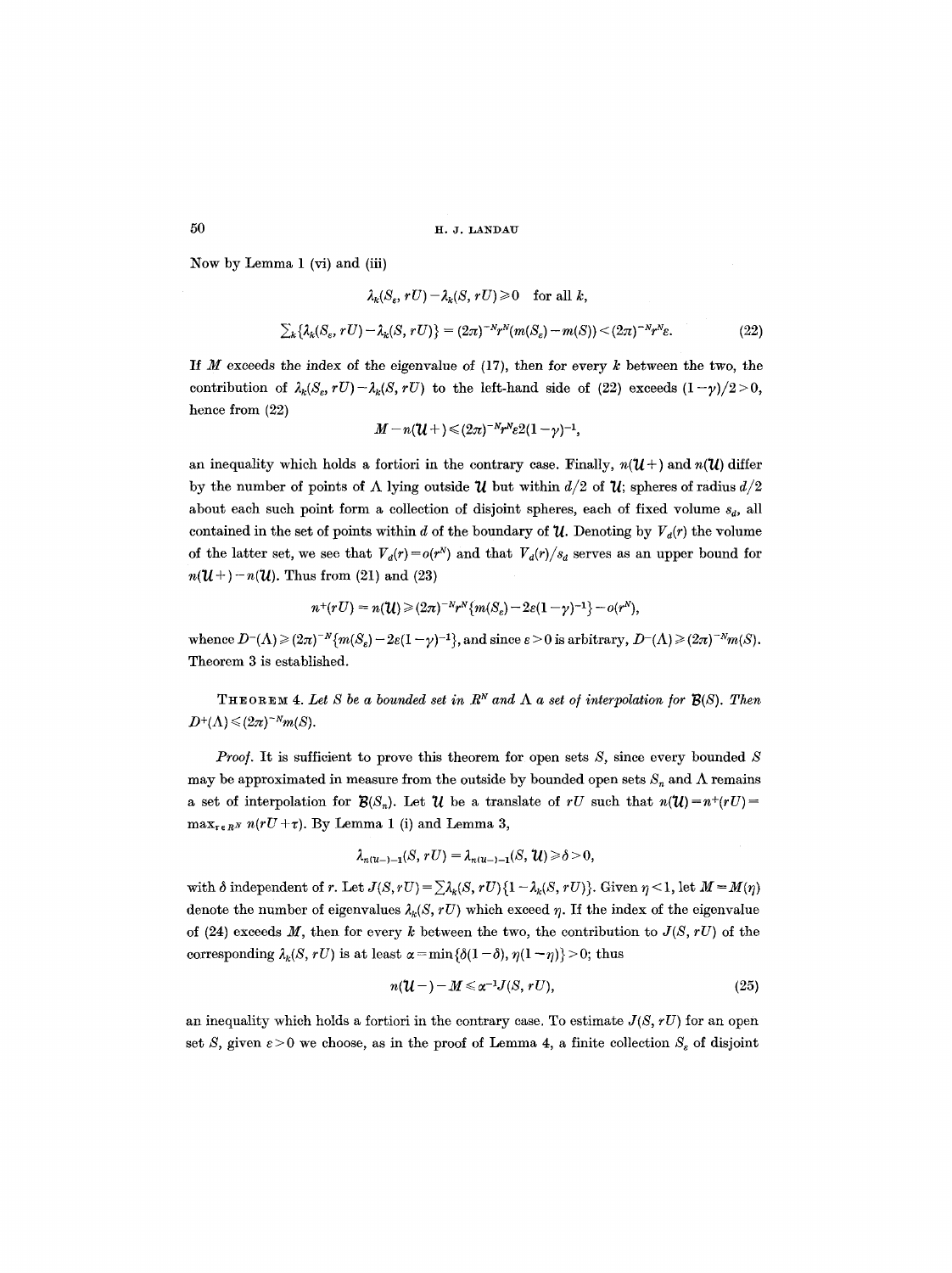scaled translates of U with  $S_{\varepsilon} \subset S$  and  $m(S_{\varepsilon}) > m(S) - \varepsilon$ . Evaluating  $J(S_{\varepsilon}, rU)$  as in the proof of Theorem 1, we find  $J(S_c, rU) = o(r^N)$  as  $r \to \infty$ . Then by Lemma 1 (iv) and (iii)

$$
J(S, rU) = \sum_k \lambda_k(S, rU) - \sum_k \lambda_k^2(S, rU) \leq \sum_k \lambda_k(S, rU) - \sum_k \lambda_k^2(S_e, rU)
$$
  
= 
$$
\sum_k \lambda_k(S, rU) - \sum_k \lambda_k(S_e, rU) + J(S_e, rU)
$$
  
= 
$$
\{m(S) - m(S_e)\}r^N + o(r^N) \leq \varepsilon r^N + o(r^N),
$$

hence, since  $\varepsilon$  is arbitrary,  $J(S, rU) = o(r^N)$ . Now again by Lemma 1 (iii)

$$
M \leq \sum_{k} \lambda_k(S, rU) = (2\pi)^{-N} m(S) r^N.
$$

Finally, as in the proof of Theorem 3,  $n(\mathcal{U})-n(\mathcal{U}-)=o(r^N)$ . Introducing these estimates into (25), we find

$$
n^+(rU)=n(\mathcal{U})\leqslant (2\pi)^{-N}m(S)\eta^{-1}r^N+o(r^N),
$$

whence  $D^+(\Lambda) \leq (2\pi)^{-N}m(S)\eta^{-1}$ , and since  $\eta < 1$  is arbitrary,  $D^+(\Lambda) \leq (2\pi)^{-N}m(S)$ . Theorem 4 is established.

# **The conjecture of Beurling**

We may now establish Beurling's conjecture regarding the density of sets of balayage. For this section,  $S$  will be assumed to be a compact set in  $R<sup>N</sup>$ , and to satisfy conditions  $(\alpha)$  and  $(\beta)$  stated in the introduction. We base ourselves on the following three fundamental theorems, proved by Beurling in the course of his lectures.

**THEOREM** C. Let  $S_d$  denote the set of all points whose distance to S does not exceed d. *1f balayage is possible for S and*  $\Lambda$ *, there exists d > 0 such that balayage is possible also for*  $S_d$  and  $\Lambda$ .

THEOREM D. If balayage is possible for  $S$  and  $\Lambda$ , there exists a uniformly discrete: subset  $\Lambda_0$  of  $\Lambda$  such that balayage is possible also for S and  $\Lambda_0$ .

THEOREM E. *If*  $\Lambda_0$  is uniformly discrete and balayage is possible for S and  $\Lambda_0$ , then  $\Lambda_0$ . *is a set o/ sampling /or B(S).* 

Since  $m(S_d) > m(S)$ , the next result is an immediate consequence of Theorem 3.

THEOREM 5. If balayage is possible for S and  $\Lambda$ , then  $\Lambda$  contains a uniformly discrete *subset*  $\Lambda_0$  *with*  $D^{-}(\Lambda_0)$  >  $(2\pi)^{-N}m(S)$ .